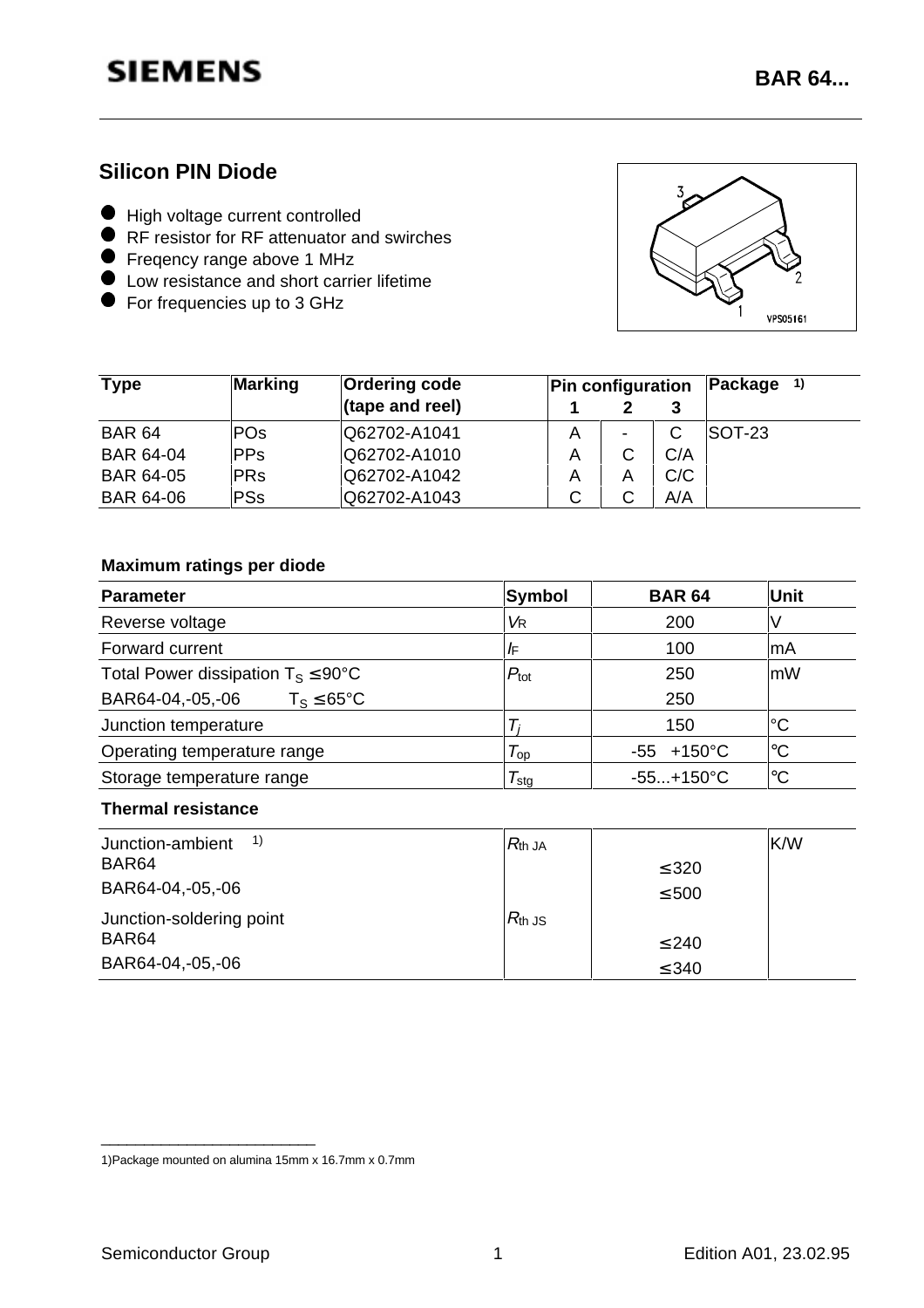#### **Electrical characteristics**

at  $T_A = 25 \degree C$ , unless otherwise specified.

| <b>Parameter</b>                          | <b>Symbol</b>       |       | <b>Value</b> | Unit  |    |
|-------------------------------------------|---------------------|-------|--------------|-------|----|
|                                           |                     | lmin. | typ.         | lmax. |    |
| DC characteristics per diode              |                     |       |              |       |    |
| Breakdown voltage                         | $V_{(BR)}$          |       |              |       | V  |
| $I_R = 5 \mu A$                           |                     | 200   |              |       |    |
| Forward voltage                           | VF                  |       |              |       | V  |
| $F = 50$ mA                               |                     |       |              | 1.1   |    |
| Diode capacitance                         | $C_{\text{T}}$      |       |              |       | pF |
| $V_R = 20$ V, $f = 1$ MHz                 |                     |       | 0.23         | 0.35  |    |
| Forward resistance                        | $r_{\rm f}$         |       |              |       | Ω  |
| $I_F = 1$ mA, $f = 100$ MHz               |                     |       | 12.5         | 20    |    |
| $I_F = 10$ mA, $f = 100$ MHz              |                     |       | 2.1          | 3.8   |    |
| $I_F = 100$ mA, $f = 100$ MHz             |                     |       | 0.85         | 1.35  |    |
| Charge carrier lifetime                   | $\tau_{\mathsf{L}}$ |       |              |       | μs |
| $I_F = 10$ mA, $I_R = 6$ mA, $I_R = 3$ mA |                     |       | 1.55         |       |    |
| Series inductance                         | Ls                  |       | 1.4          |       | nH |



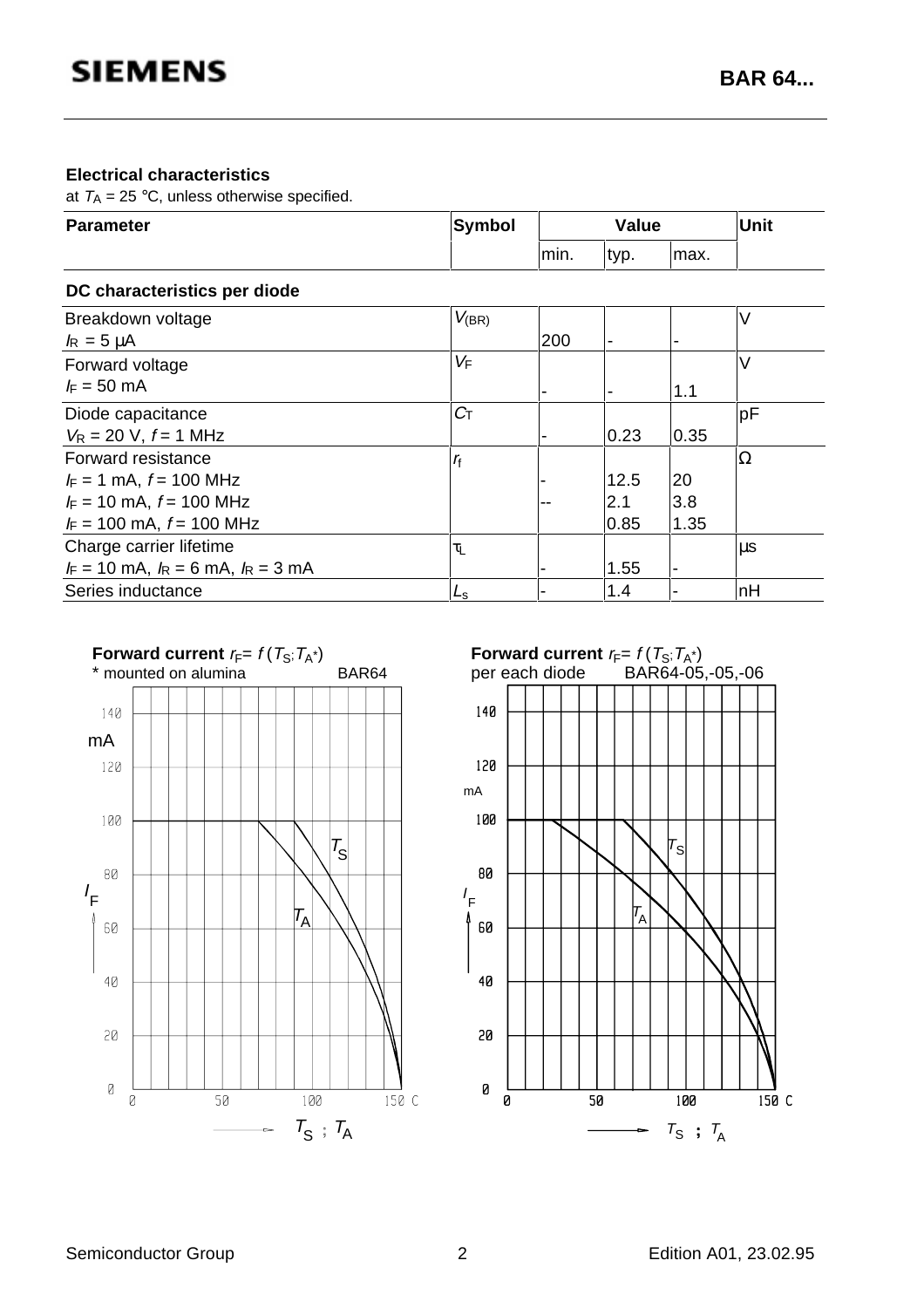## **SIEMENS**

**BAR 64...**

 $10^8$  s



 $10^8$  s